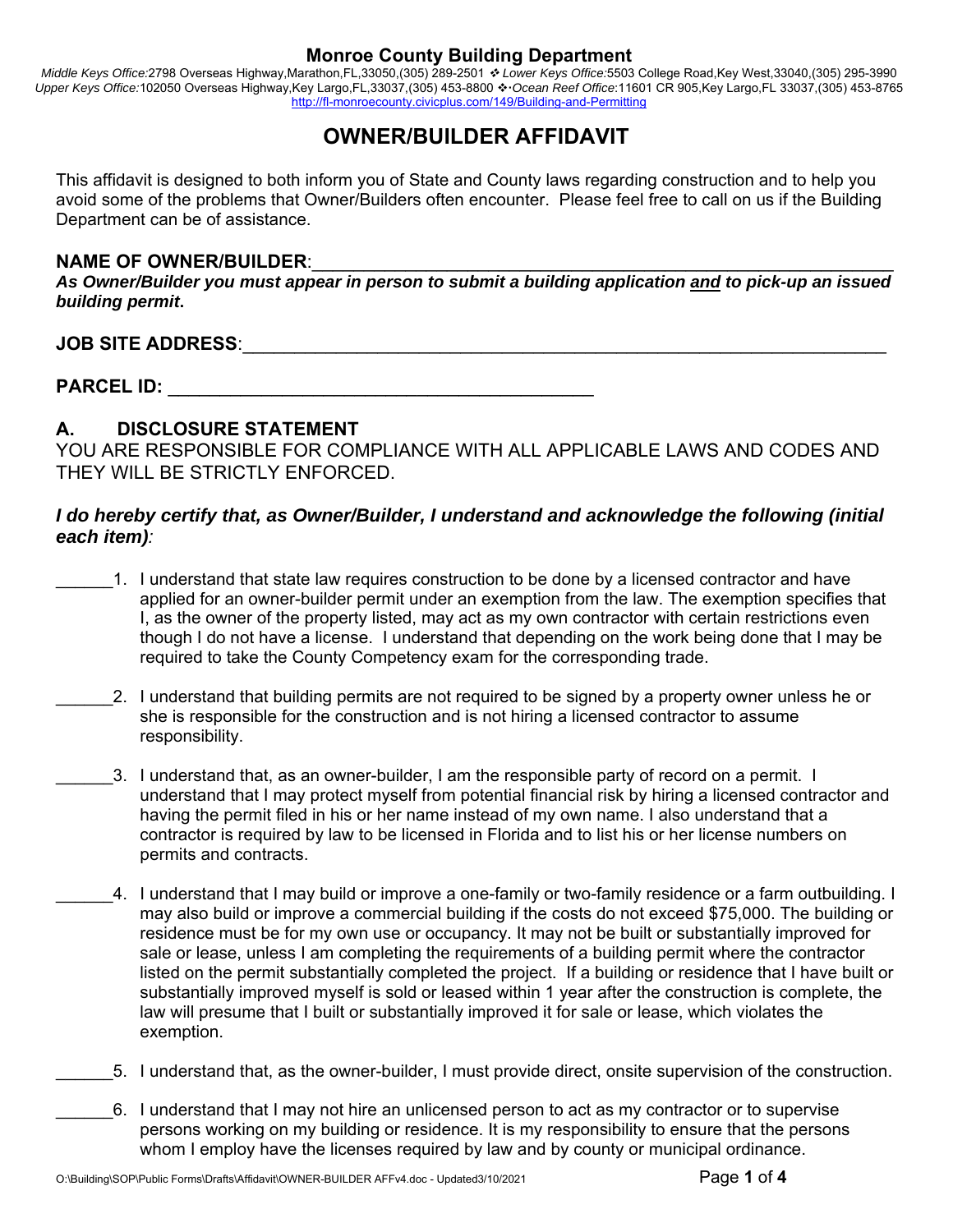*Middle Keys Office:*2798 Overseas Highway,Marathon,FL,33050,(305) 289-2501  *Lower Keys Office:*5503 College Road,Key West,33040,(305) 295-3990 Upper Keys Office:102050 Overseas Highway,Key Largo,FL,33037,(305) 453-8800 ❖ Ocean Reef Office:11601 CR 905,Key Largo,FL 33037,(305) 453-8765 http://fl-monroecounty.civicplus.com/149/Building-and-Permitting

# **OWNER/BUILDER AFFIDAVIT**

- 7. I understand that it is a frequent practice of unlicensed persons to have the property owner obtain an owner-builder permit that erroneously implies that the property owner is providing his or her own labor and materials. I, as an owner-builder, may be held liable and subjected to serious financial risk for any injuries sustained by an unlicensed person or his or her employees while working on my property. My homeowner's insurance may not provide coverage for those injuries. I am willfully acting as an owner-builder and am aware of the limits of my insurance coverage for injuries to workers on my property.
	- \_\_\_\_\_\_8. I understand that I may not delegate the responsibility for supervising work to a licensed contractor who is not licensed to perform the work being done. Any person working on my building who is not licensed must work under my direct supervision and must be employed by me, which means that I must comply with laws requiring the withholding of federal income tax and social security contributions under the Federal Insurance Contributions Act (FICA) and must provide workers' compensation for the employee; proof may be required. I understand that my failure to follow these laws may subject me to serious financial risk.
	- \_\_\_\_\_\_9. I agree that, as the party legally and financially responsible for this proposed construction activity, I will abide by all applicable laws and requirements that govern owner-builders as well as employers. I also understand that the construction must comply with all applicable laws, ordinances, building codes, and zoning regulations.
- \_\_\_\_\_\_10. I understand that I may obtain more information regarding my obligations as an employer from the Internal Revenue Service, the United States Small Business Administration, the Florida Department of Financial Services, and the Florida Department of Revenue. I also understand that I may contact the Florida Construction Industry Licensing Board at 850-487-1395 or www.myfloridalicense.com for more information about licensed contractors.
- 11. I am aware of, and consent to an owner-builder building permit applied for in my name and understand that I am the party legally and financially responsible for the proposed construction activity at the address noted above.
	- \_\_\_\_\_\_12. I agree to notify the Building Department immediately of any additions, deletions, or changes to any of the information that I have provided on this disclosure.

#### *B. ADDITIONAL RESPONSIBILITIES:*

- \_\_\_\_\_\_1. I understand that I must call or email the Building Department to request all inspections and will be on site during each of these inspections. Uninspected work is subject to demolition.
	- 2. I am aware that it is illegal to live or camp (even for one night) on the property prior to the issuance of a Certificate of Occupancy.
- \_\_\_\_\_\_3. I agree that any deviation from the permitted plans must be submitted in advance to the Building Department for approval. A set of approved plans will be kept at the job site at all times, available to the inspectors upon request. Neither approved final inspections nor a Certificate of Occupancy will be issued until the project conforms to the approved plans.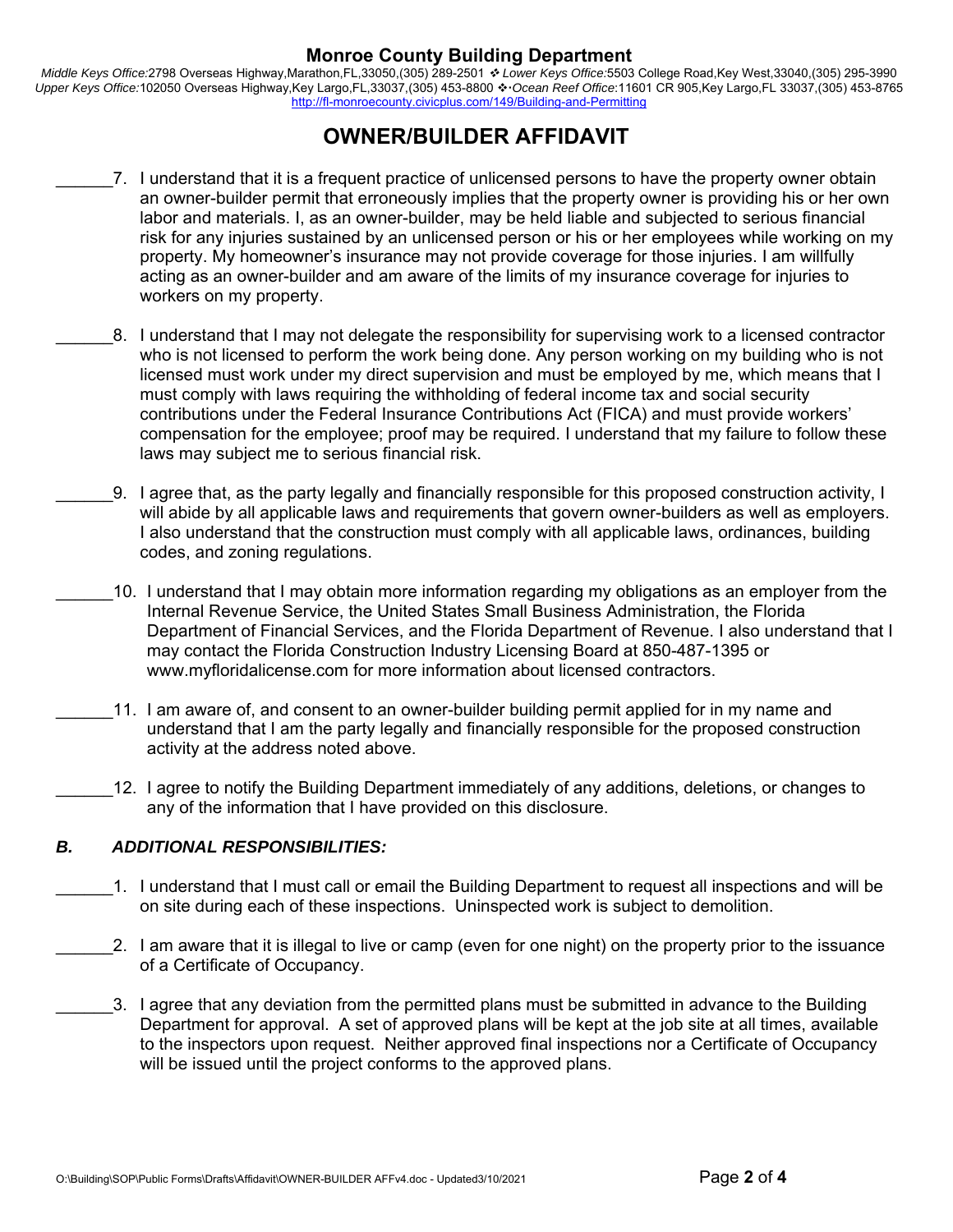*Middle Keys Office:*2798 Overseas Highway,Marathon,FL,33050,(305) 289-2501  *Lower Keys Office:*5503 College Road,Key West,33040,(305) 295-3990 Upper Keys Office:102050 Overseas Highway,Key Largo,FL,33037,(305) 453-8800  $\cdot \cdot$  Ocean Reef Office:11601 CR 905,Key Largo,FL 33037,(305) 453-8765 http://fl-monroecounty.civicplus.com/149/Building-and-Permitting

# **OWNER/BUILDER AFFIDAVIT**

#### *\_\_\_\_\_\_*4. *PLEASE BE AWARE***:**

Licensed contractors are regulated by laws designed to protect the public. If you contract with a person who does not have a license, the Construction Industry Licensing Board and Department of Business and Professional Regulation may be unable to assist you with any financial loss that you sustain as a result of a complaint. Your only remedy against an unlicensed contractor may be in civil court.

It is also important for you to understand that, if an unlicensed contractor or employee of an individual or firm is injured while working on your property, you may be held liable for damages.

If you obtain an owner-builder permit and wish to hire a licensed contractor, you will be responsible for verifying whether the contractor is properly licensed and the status of the contractor's workers' compensation coverage.

## **I HAVE READ AND UNDERSTAND THIS DISCLOSURE STATEMENT**

|                                                 |                                    |  | Date: ___________                                                                                                   |
|-------------------------------------------------|------------------------------------|--|---------------------------------------------------------------------------------------------------------------------|
|                                                 |                                    |  |                                                                                                                     |
| <b>NOTARY PUBLIC</b><br><b>STATE OF FLORIDA</b> |                                    |  | Sworn to (or affirmed) and subscribed before me by means of $\Box$ physical presence or $\Box$ online notarization, |
|                                                 |                                    |  |                                                                                                                     |
|                                                 | (Name of person making statement). |  |                                                                                                                     |
|                                                 |                                    |  | (Signature of Notary Public - State of Florida)                                                                     |
|                                                 |                                    |  | (Print, Type, or Stamp Commissioned Name of Notary Public)                                                          |

Notary Public My Commission Expires: